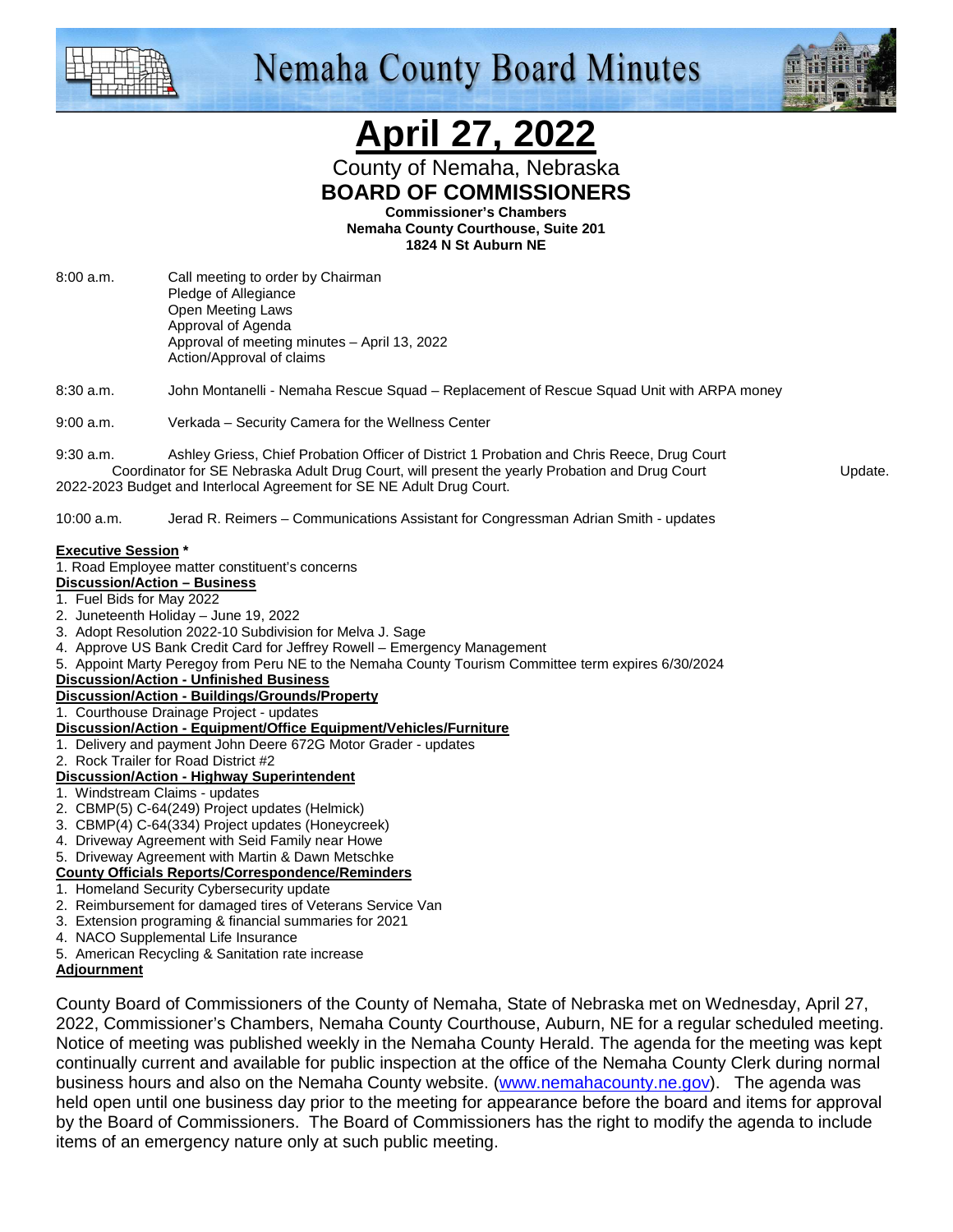



Chairman Mellage called the meeting to order at 8:00 a.m. with the Pledge of Allegiance. Present for the Meeting: Mike Hall, Commissioner District 1; Bryan Mellage, Commissioner District 2; Larry Holtzman, Commissioner District 3; and County Clerk Diane Johnson. Chairman Mellage noted the posting of the Open Meeting Laws posted on the bulletin board.

**Approval of Agenda** – Motion by Hall, seconded by Holtzman to approve the agenda as presented. Roll call vote: Hall, aye; Mellage, aye; Holtzman, aye.

**Approval of Minutes** – Motion by Holtzman, seconded by Hall to approve the April 13, 2022 minutes as presented with no corrections. Roll call vote: Mellage, aye; Holtzman, aye; Hall, aye.

**Claims** – Motion by Mellage, seconded by Holtzman to approve the accounts payable claims as presented by the County Clerk and authorize for payment by the Board of Commissioners. Roll call vote: Holtzman, aye; Hall, aye; Mellage, aye.

8:30 a.m. John Montanelli - Nemaha Rescue Squad – Replacement of Rescue Squad Unit with ARPA money – the matter is under consideration.

9:00 a.m. Verkada – Security Camera for the Wellness Center – rescheduled for next meeting

9:30 a.m. Ashley Griess, Chief Probation Officer of District #1 Probation and Chris Reece, Drug Court Coordinator for SE Nebraska Adult Drug Court, presented the yearly Probation and Drug Court Update. 2022-2023 Budget and Interlocal Agreement for SE NE Adult Drug Court. Motion by Mellage, seconded by Holtzman sign the Southeast Nebraska Adult Drug Court Interlocal Agreement 2022-2023 between Otoe, Richardson, Nemaha, Johnson, and Pawnee Counties. Roll call vote: Mellage, aye; Holtzman, aye; Hall, aye.

10:00 a.m. Jerad R. Reimers – Communications Assistant for Congressman Adrian Smith updates

## **Executive Session \***

1. Road Employee matter constituent's concerns – Motion by Hall, seconded by Mellage to enter into Executive Session at 11:07 a.m. to evaluate the job performance of a person to prevent needless injury to the reputation of a person. Roll call vote: Hall, aye; Mellage, aye; Holtzman, aye. Motion by Hall, seconded by Mellage to leave Executive Session at 11:23 a.m. Roll call vote: Mellage, aye; Holtzman, aye; Hall, aye. No action was taken.

## **Discussion/Action – Business**

1. Fuel Bids for May 2022 - The following fuel bids for May, 2022 were received: Frontier Cooperative #2 Diesel \$4.24, Regular with ethanol \$3.41; Sapp Brothers #2 Diesel \$4.49, Regular with ethanol \$3.739. Motion by Holtzman, seconded by Mellage to accept the fuel bid for May, 2022 from Frontier Cooperative #2 Diesel \$4.24, Regular with ethanol \$3.41. Roll call vote: Hall, aye; Mellage, aye; Holtzman, aye.

2. Juneteenth Holiday – June 19, 2022 – no action was taken

3. Adopt Resolution 2022-10 Subdivision for Melva J. Sage – Motion by Hall, seconded by Holtzman to adopt Resolution 2022-10 which is a Subdivision for Melva J. Sage. Roll call vote: Holtzman, aye; Hall, aye; Mellage, aye.

4. Approve US Bank Credit Card for Jeffrey Rowell – Emergency Management – Motion by Hall, seconded by Holtzman to approve a US Bank Credit Card for Jeffrey Rowell with the Emergency Management. Roll call vote: Hall, aye; Mellage, aye; Holtzman, aye.

5. Appoint Marty Peregoy from Peru NE to the Nemaha County Tourism Committee term expires 6/30/2024 – Motion by Hall, seconded by Mellage to appoint Marty Peregoy from Peru NE to the Nemaha County Tourism Committee whose term expires on 6/30/2024. Roll call vote: Mellage, aye; Holtzman, aye; Hall, aye.

**Discussion/Action - Unfinished Business Discussion/Action - Buildings/Grounds/Property**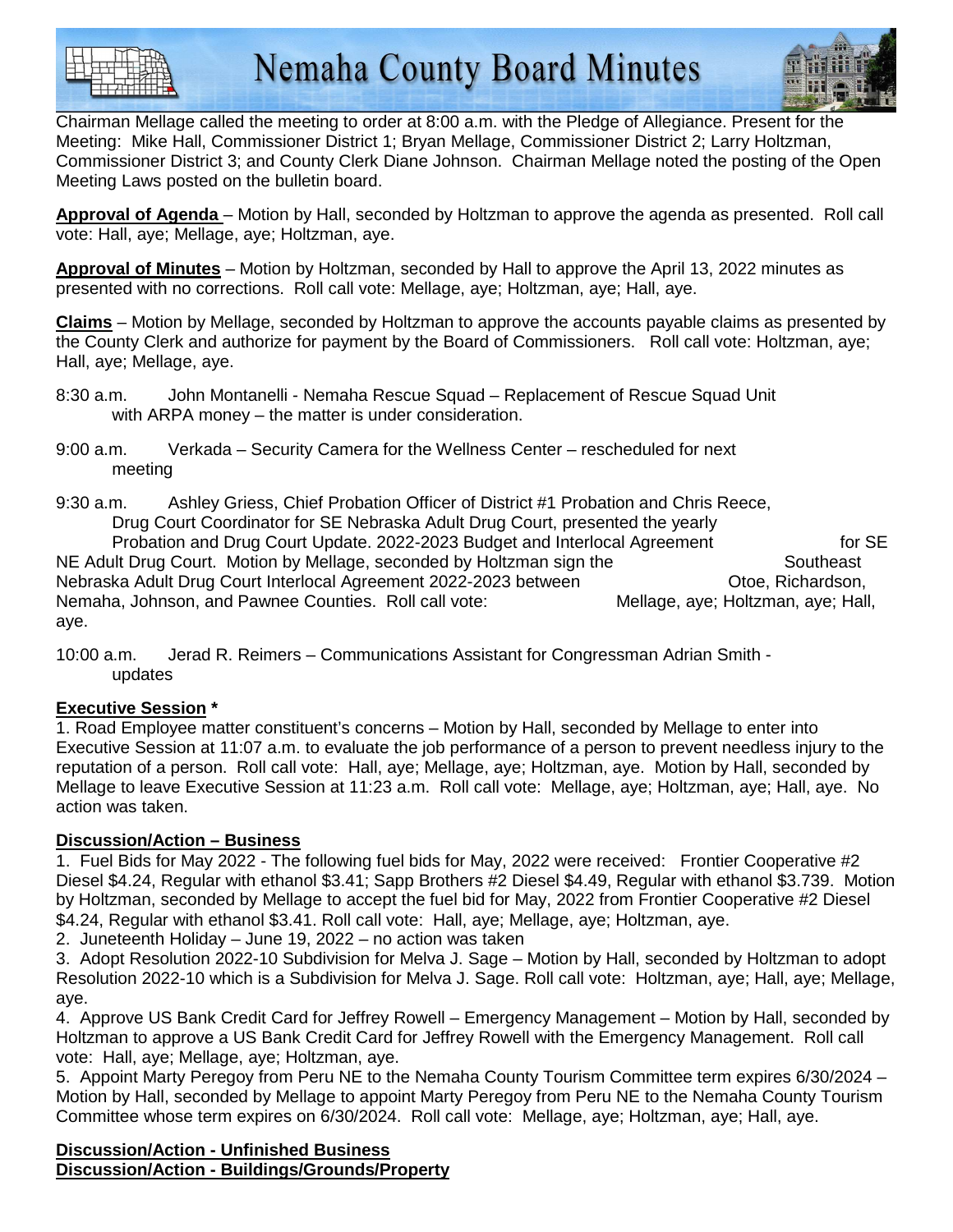



1. Courthouse Drainage Project – update the date to start the project is June, 2022.

## **Discussion/Action - Equipment/Office Equipment/Vehicles/Furniture**

1. Delivery and payment John Deere 672G Motor Grader - updates

2. Rock Trailer for Road District #2 – Motion by Mellage, seconded by Holtzman to purchase a Belly Dump Rock Trailer for Road District #2 from Siouxland Trailer Sales for \$54,400.00, which the price is from the sealed bids from March 2, 2022. Roll call vote: Holtzman, aye; Hall, aye; Mellage, aye.

## **Discussion/Action - Highway Superintendent**

- 1. Windstream Claims updates
- 2. CBMP(5) C-64(249) Project updates (Helmick)
- 3. CBMP(4) C-64(334) Project updates (Honeycreek)

4. Driveway Agreement with Seid Family near Howe – Motion by Hall, seconded by Holtzman to approve the Driveway Agreement with the Seid Family Farm near Howe. Roll call vote: Hall, aye; Mellage, aye; Holtzman, aye.

5. Driveway Agreement with Martin & Dawn Metschke – Motion by Holtzman, seconded by Hall to approve the Driveway Agreement with Martin & Dawn Metschke near Johnson. Roll call vote: Mellage, aye; Holtzman, aye; Hall, aye.

## **County Officials Reports/Correspondence/Reminders**

- 1. Homeland Security Cybersecurity update
- 2. Reimbursement for damaged tires of Veterans Service Van
- 3. Extension programing & financial summaries for 2021
- 4. NACO Supplemental Life Insurance
- 5. American Recycling & Sanitation rate increase

The following claims were approved for payment by the Board of Commissioners and authorized the County Clerk for payment: **General** 

| General                           |             |
|-----------------------------------|-------------|
| <b>Salaries</b>                   | \$61,188.75 |
| <b>AFLAC</b>                      | \$1,837.76  |
| Airstream                         | \$42.50     |
| Americom                          | \$50.00     |
| <b>Aub Dental Ctr</b>             | \$207.00    |
| Aub Family Hith Ctr               | 24.00       |
| Aub Newspaper                     | 5.85        |
| <b>BC/BS</b>                      | 30,391.86   |
| <b>Bradley Electric</b>           | 72.26       |
| Casey's                           | 54.89       |
| Castaneda, Mandy                  | 86.05       |
| Constellation                     | 102.38      |
| Culligan                          | 92.30       |
| DAS                               | 225.88      |
| Dell                              | 1,819.93    |
| Dollar General                    | 101.25      |
| Douglas Co Sheriff                | 22.46       |
| Eakes                             | 119.90      |
| <b>ESU #4</b>                     | 110.00      |
| ES&S                              | 1,628.50    |
| Fankhauser, Nelsen, Werts, Merwin | 369.00      |
| <b>First Concord</b>              | 340.96      |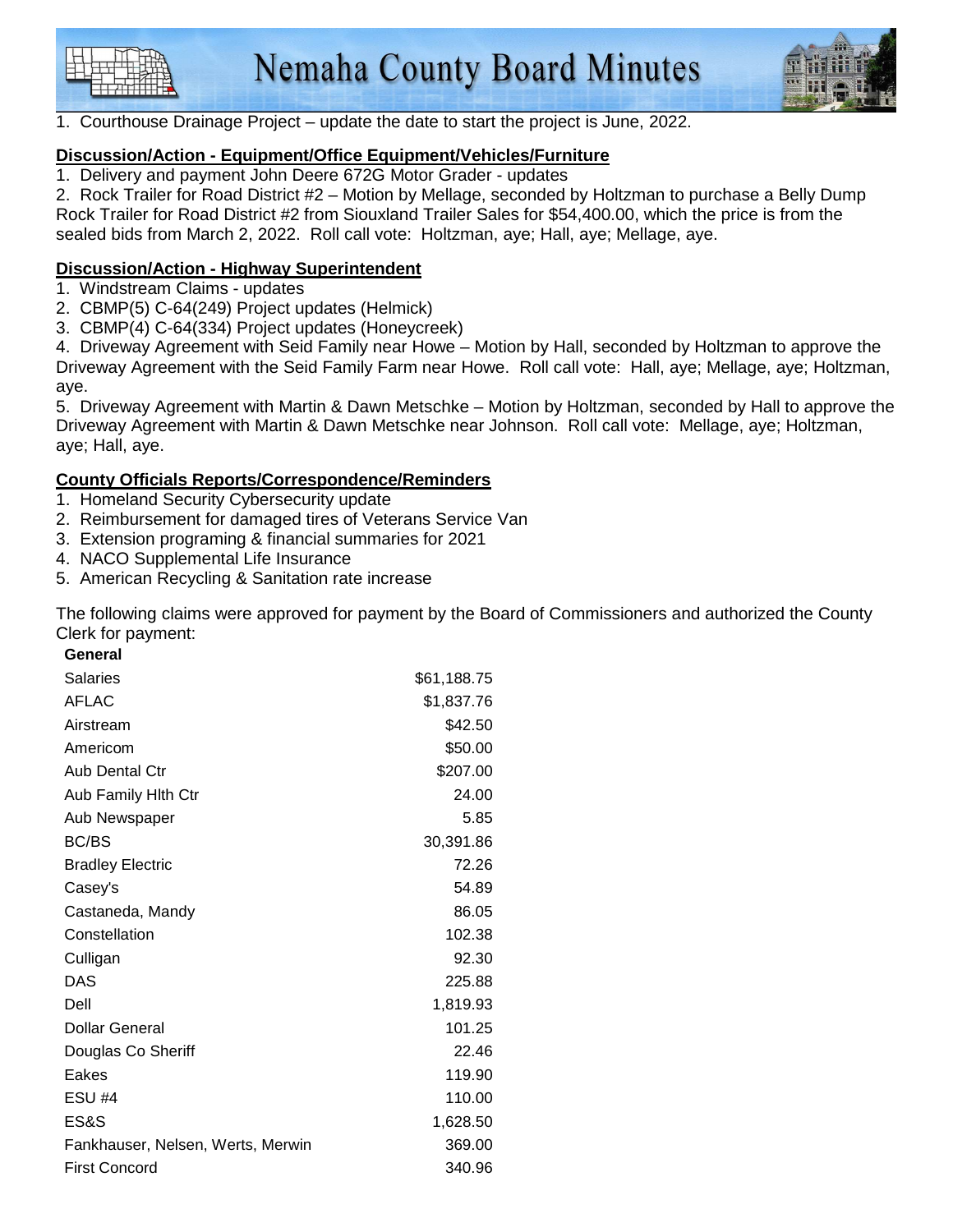

# Nemaha County Board Minutes



| <b>First Concord</b>                 | 557.95    |
|--------------------------------------|-----------|
| Gering, Carol                        | 50.00     |
| Glenn's                              | 76.48     |
| <b>Great West Life &amp; Annuity</b> | 50.00     |
| Hector, Amy                          | 30.45     |
| Ivy Investments                      | 25.00     |
| Kimball, Mitch                       | 50.00     |
| Koch's Auto                          | 3,767.86  |
| Kollasch Law                         | 4,400.00  |
| Legalshield                          | 38.90     |
| <b>Liberty National</b>              | 391.99    |
| Ligouri, Angelo                      | 86.05     |
|                                      | 1,211.00  |
| Longs Creek                          |           |
| Mace, Eugene                         | 274.33    |
| Madison Nat'l Life                   | 28.04     |
| <b>MARC</b>                          | 852.00    |
| Midwest ID & Card                    | 1,750.00  |
| Montgomery Co Sheriff                | 62.00     |
| Motorola                             | 2,201.55  |
| <b>NACO</b>                          | 50.00     |
| <b>NE HHS</b>                        | 186.00    |
| <b>NLETC</b>                         | 135.00    |
| Nem Co Petty Cash                    | 79.72     |
| Nem Co Sheriff                       | 36.96     |
| Nem Co Tax Acct Ret                  | 9,589.23  |
| Nem Co Tax Acct SS/FWH               | 18,891.28 |
| Nem Co Tax Acct Nationwide           | 75.00     |
| Nem Co Tax Acct NWH                  | 5,650.63  |
| Nem Co Treasurer                     | 15.00     |
| New York Life                        | 117.00    |
| Orscheln                             | 17.97     |
| Otoe Co Sheriff                      | 18.50     |
| Parker, Danny                        | 140.25    |
| Quill                                | 1,628.68  |
| Reints, Tim                          | 50.00     |
| Rowell, Jeff                         | 116.83    |
| <b>RVS Auburn</b>                    | 91.13     |
| Sam's Club                           | 479.88    |
| Shell                                | 38.78     |
| Tanner, Crystal                      | 71.72     |
| <b>Thomson West</b>                  | 612.22    |
| <b>UNL</b>                           | 23.09     |
| US Bank                              | 5,489.00  |
| Verizon                              | 1,083.69  |
| VSP                                  | 200.60    |
| <b>Washington National</b>           | 130.80    |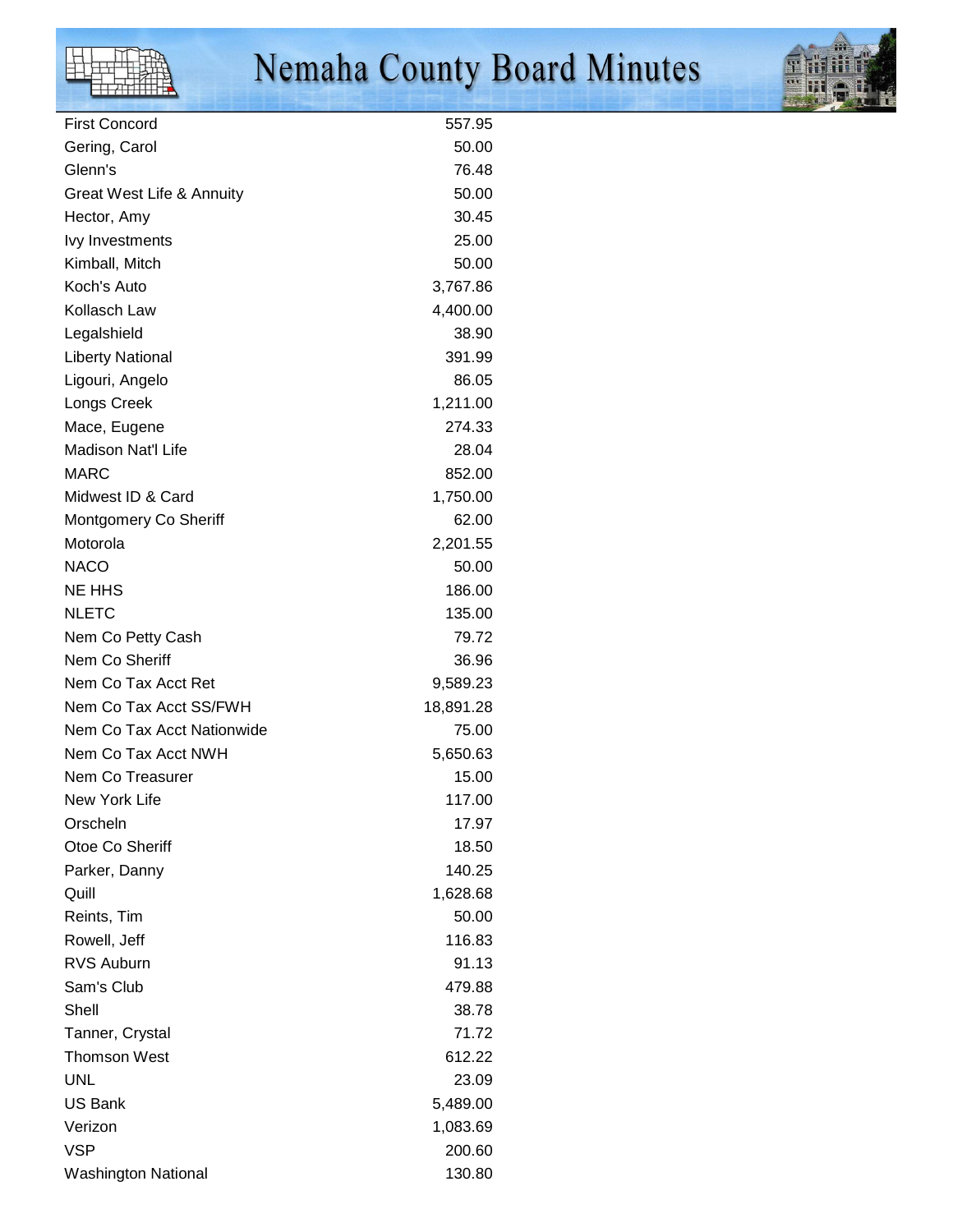

| Windstream                                 | 96.51     |
|--------------------------------------------|-----------|
| Road                                       |           |
| <b>Salaries</b>                            | 16,049.42 |
| <b>AFLAC</b>                               | 396.42    |
| <b>AKRS</b>                                | 42.81     |
| Aub Family Hith Ctr                        | 70.00     |
| <b>BC/BS</b>                               | 11,619.40 |
| Boyer Ridge                                | 560.38    |
| Constellation                              | 132.24    |
| <b>Gilbert Svcs</b>                        | 76.10     |
| <b>Graybill Tire</b>                       | 40.10     |
| Knippelmeyer, Jason                        | 63.50     |
| Legalshield                                | 71.80     |
| <b>Madison Nat'l Life</b>                  | 15.75     |
| <b>Martin Marietta</b>                     | 32,000.44 |
| <b>Medical Enterprises</b>                 | 70.00     |
| <b>NE Child Support</b>                    | 390.50    |
| NE Public Emp Local 251                    | 400.00    |
| <b>NE Weed Control Assoc</b>               | 235.00    |
| Nem Co Tax, ret                            | 2,491.73  |
| Nem Co Tax, ss, fwh                        | 4,585.84  |
| Nem Co Tax, NWH                            | 1,333.90  |
| Nem Co Treasurer                           | 14.00     |
| New York Life                              | 88.00     |
| Orscheln                                   | 449.30    |
| <b>RDO</b>                                 | 233.84    |
| Schlange, Kevin                            | 157.95    |
| <b>US Bank</b>                             | 364.29    |
| Verizon                                    | 42.83     |
| <b>VSP</b>                                 | 74.77     |
| <b>Canine Dog Fund</b>                     |           |
| Orscheln                                   | 52.99     |
| <b>Federal Crime Grant Fund</b>            |           |
| Gall's LLC                                 | 1,800.00  |
| 911 Emergency Management Fund              |           |
| Verizon                                    | 25.75     |
| Windstream                                 | 30.80     |
| 911 Wireless Service Fund                  |           |
| Windstream                                 | 189.20    |
| 911 Emergency Comm Study Agreement<br>Fund |           |
| <b>Winbourne Consulting</b>                | 3,295.00  |

With no further business to come before the Board of Commissioners, motion by Holtzman, seconded by Hall to adjourn at 11:25 a.m. Roll call vote: Holtzman, aye; Mellage, aye; Hall, aye.